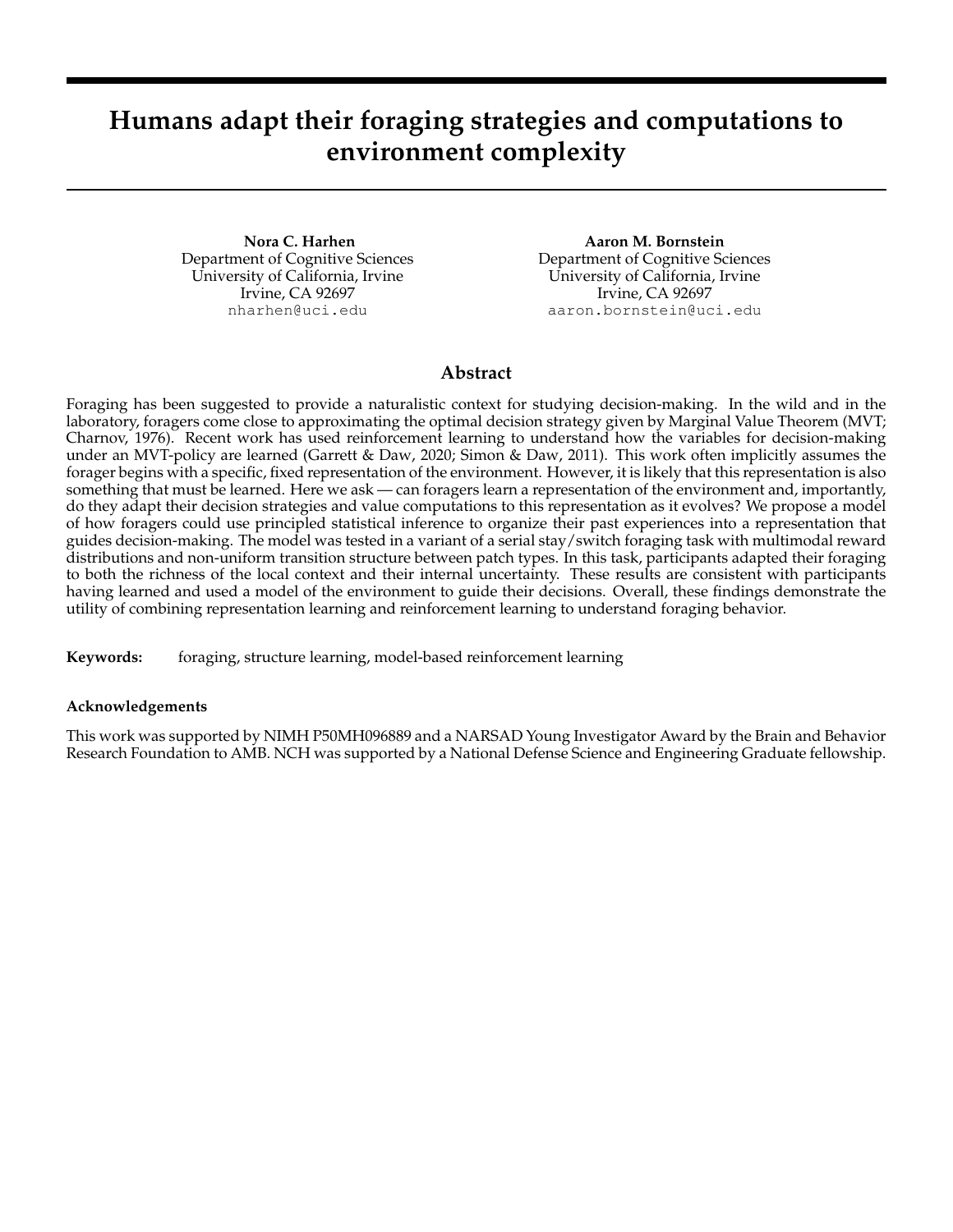# **1 Introduction**

Decision-makers commonly choose between staying with a current option or foregoing it in hope of a better future alternative. Such decisions arise in ethology where they are known as patch leaving problems in which a patch refers to a concentration of resources in the environment. In solving these problems, foragers must weigh the the costs and benefits of harvesting an often depleting resource against those associated with searching for a new, unharvested one. An optimal solution is given by Marginal Value Theorem under a certain set of assumptions (MVT; Charnov, 1976) — a forager should leave the current depleting patch once its reward rate falls below the overall reward rate of the environment. Relative to MVT, it's been widely observed that foragers from rodents to humans stay longer than prescribed (Blanchard & Hayden, 2015; Constantino & Daw, 2015; Kane et al., 2019). This is known as overharvesting.

MVT's predictions assume the forager has complete knowledge of the environment and its dynamics. Consequently, MVT provides how the decision should be made, but it does not explicitly describe how its key decision variables, the local and global reward rates, should be learned. However, this assumption of complete knowledge is not often met in the real world. This suggests more naturalistic patching leaving is both a decision-making and a learning problem. A potential simple learning rule involves keeping a running average of rewards across all past patch experiences in the environment (Constantino & Daw, 2015).

These simple learning rules work well in simple, homogeneous environments in which patches are similar to one another. However, real world environments are often complex with regions varying in richness (McNamara & Houston, 1985; Sparrow, 1999). In more naturalistic environments, it may be beneficial to group patches of similar richness together to form a multi-state representation that affords contextually-appropriate and dynamic estimates of the local and global reward rates. In standard reinforcement settings, humans use a similar strategy — they track environmental statistics and leverage them to adaptively adjust reward-related computations (Behrens, Woolrich, Walton, & Rushworth, 2007; Simon & Daw, 2011). Thus, we asked — in a foraging context, do decision-makers learn an internal representation of the environment and adapt their strategies and computations with respect to it? We propose a model of how foragers may incrementally build such a representation from past experiences and use it during decision-making. We then test its predictions with a novel serial stay-switch task.

# **2 Latent Cause Model**

#### **2.1 Learning a state representation of the environment**

Latent-cause inference provides a framework for building state space representations out of past experiences (Courville, Daw, & Touretzky, 2006; Gershman, Norman, & Niv, 2015). Under this framework, representation learning is treated as a clustering problem in which an experience is assigned to a pre-existing cluster based on its similarity to experiences previously assigned to the cluster. In a new environment, the learner begins with a single cluster, or state, to which experiences can belong. New experiences that differ significantly from past ones can initiate the creation of a new cluster. Thus, the complexity of the representation is allowed to grow incrementally as experience warrants it. Through principled statistical learning, the learner develops a representation with a useful number of clusters — enough to allow for contextually-specific predictions but few enough to enable generalization across experiences.

Within a foraging context, past experiences could correspond to reward decays experienced while harvesting patches and states to patch types that differ in their richness. To infer the current patch type or state, the observer must combine their past experiences with current experience. The prior probability of a patch belonging to a patch type,  $p$ , at time t is given by:

$$
P(p) = \begin{cases} \frac{N_p}{t-1+} & \text{if } p \text{ is an old patch type} \\ \frac{1}{t-1+} & \text{if } p \text{ is a new patch type} \end{cases}
$$
 (1)

Where  $N_p$  is the number of patches already assigned to that patch type and is the prior over environment complexity. This formally instantiates the assumptions that 1) the current patch type is more likely to be a frequently visited one and 2) there always remains some probability that a new patch belongs to a previously unobserved patch type. In our model, we allow the structure learning parameter, , to be a free parameter fit to individual participants' choice data.

A set of reward decays at time t,  $D_t$ , can be combined with the prior probability specified in Equation 1 to generate a posterior distribution over patch types.

$$
P(p_t|D_t) = \frac{P(D_t|p_t)P(p_t)}{p(D_t)}
$$
\n(2)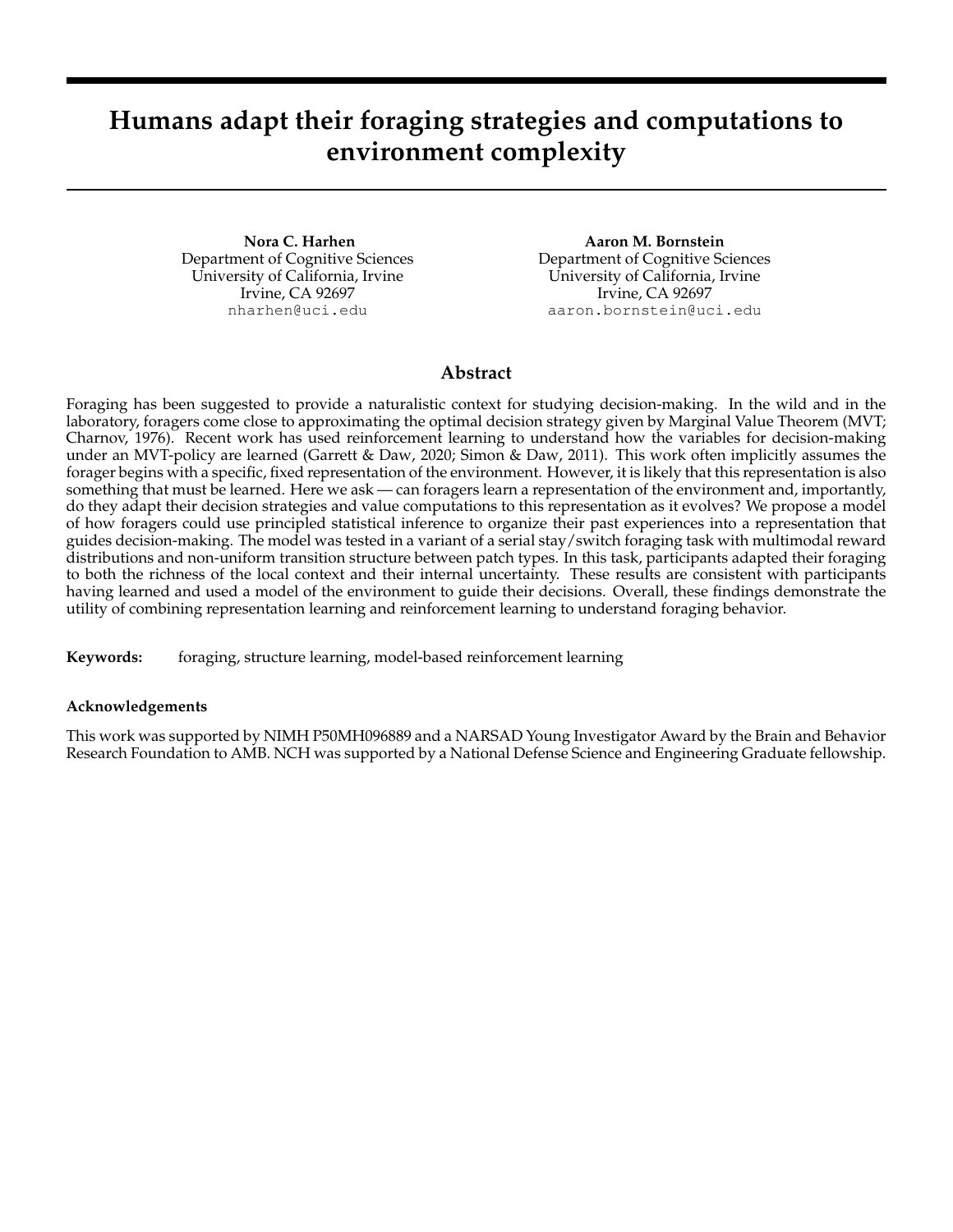

Figure 1: Task structure. **A.** Participants sequentially decided whether to stay dig from a depleting gem mine or incurring a time cost to leave for a new planet with a replenished mine. **B.** The decay rate distributions associated with rich, neutral, and poor planet types and and transition probabilities between planet types when leaving for a new planet.

where  $p_t$  is a potential patch type. Each patch type has a unique distribution over decay rates associated with it that determines  $P(D_t|p_t)$ .

Exact computation of this posterior is computationally demanding, so we use particle filtering as an approximate inference algorithm (Gershman et al., 2015; Sanborn, Griffiths, & Navarro, 2006). Harhen, Hartley, and Bornstein (2021) contains further implementation details.

#### **2.2 Using structure to inform stay/leave decisions**

The forager compares the value of staying and leaving and selects the higher-valued option. The value of staying is taken as the reward received on the last harvest,  $r_t$ , multiplied by the predicted decay rate,  $\hat{d}$ , if the forager were to stay again.

$$
V_{stay} = r_t \quad \hat{d} \tag{3}
$$

To generate  $\hat{d}$  the agent samples from patch type-specific decay rate distributions. The probability of sampling from a planet type is proportional to its posterior probability of the current planet belonging to that cluster,  $P(p_t|D_t)$ .

The value of leaving is estimated by averaging over the reward rates from all previously encountered patches discounted by some factor, .

$$
V_{leave} = \frac{r_{total}}{t_{total}} t_{harvest}
$$
 (4)

Theoretical work has suggested that discounting factors that adapt to an agent's internal uncertainty can be beneficial in complex environments (Jiang, Kulesza, Singh, & Lewis, 2015). Following this, we allow to be dynamic, flexibly adjusting to the individual's uncertainty over the accuracy of their internal representation. Here, we compute uncertainty as being proportional to the entropy of the samples drawn to generate,  $\hat{d}$ .

We compared this structure learning model to two models previously used to explain human foraging behavior in Constantino & Daw (2015) – a temporal difference learning model (TD) and a MVT learning model that learns the mean decay rate and global reward rate of the environment (MVT learn). Each model's fit to the data was evaluated using a 10-fold cross validation procedure. For each participant, we shuffled their PRTs on all visited planets and split them into 10 separate training/test datasets. The best fitting parameters were those that minimized the sum of squared error (SSE) between the participant's PRT and the model's predicted PRT on each planet in the training set. Then, with the held out test dataset, the model was simulated with the best fitting parameters and the SSE was calculated between the participant's true PRT and the model's PRT. To compute the model's final cross validation score, we summed over the test SSE from each fold.

#### **3 Methods**

We tested whether participants could learn an internal representation of a three patch type environment and use it to guide their foraging decisions. Past human foraging work has focused on either single patch type environments or multipatch type environments in which patch types of differing richness are blocked off from one another. To more closely mimic real world conditions, we interleaved the three patch types and did not indicate that patches could differ from one another.